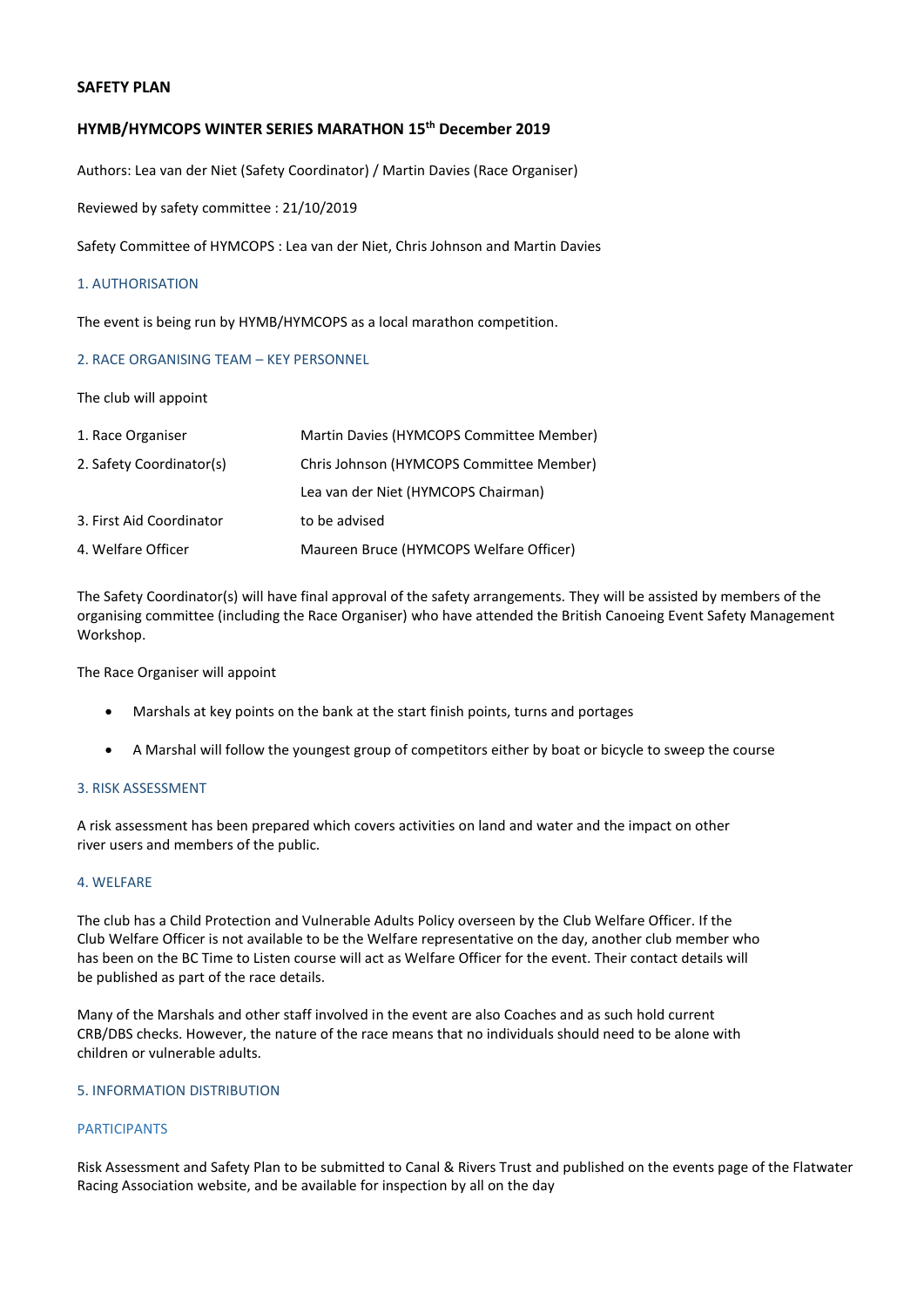Specific written instructions will be prepared for the marshals and safety boats including special attention to the Accident and Emergency Action Plan.

A marshals' briefing will be held on the day to highlight the key points for marshals and safety officials including any last minute issues.

A race briefing will be held on the day to highlight the key points for competitors including any last minute issues.

#### PUBLIC

Warning notices will be sent electronically to all known stakeholders operating on this stretch of river: Canal & River Trust, Lee Valley Regional Park Authority and their Ranger Service, local fishing clubs, Broxbourne Rowing Club, and local residents.

Signs giving notice of the race will be displayed along the towpath, and at the locks.

# 6. RACE ENTRIES

Race details are published on the Flatwater Water Racing Association website. Entries are permitted on the day. Participants are registered onto a computer spreadsheet.

The majority of participants attending are part of a club team and must be endorsed by their club's appointed Team Leader. Those attending as independents must show evidence of personal membership of British Canoeing and if under 18 must also be endorsed by an adult responsible for them.

Data will be held in line with GPDR, HYMB / FRA Privacy Policy.

#### 7. VEHICLE AND TRAILER ACCESS ROUTES

Trailers and towing vehicles should be parked and unload in the front HYMB car park. Kayaks / Canoes can be carried to the river through HYMB's grounds. Parking is available for cars within the grounds.

#### 8. BOAT STORAGE ARRANGEMENTS

There is restricted space along the side of the canal to store boats. Boats should be left adjacent to Pindar car park fence in HYMB grounds until competitors are called for their class. When called, competitors must take care not to obstruct the towpath with their boat or equipment.

# 9. BOAT CHECKING

Boats must have sufficient buoyancy to remain afloat and support the crew in the event of a capsize, and this must be provided by fixed flotation material or sealed bulkheads. Team leaders are required to check the craft used by their team members. Paddlers and team leaders will be reminded of this in the pre-race instructions and any boat noticed to be noncompliant will be disqualified. Random spot checks of boats will be undertaken as the paddlers get onto the water and any unsafe craft discovered will be disqualified.

#### 10. LAUNCHING AND LANDING PROVISION

The grass verge beside the towpath in the general vicinity of the public car park is suitable for launching and landing. The tow path is heavily used by cyclists and walkers, competitors must take care not to obstruct the towpath at any time when launching or disembarking. This is a condition of the Canal and Rivers Trust. A request will be made to Canal and Rivers Trust to temporarily suspend mooring on a short stretch of bank adjacent to the Pindar Road Car Park to facilitate the launch and recovery of kayaks, and officials to start and record the finishing order of the race.

# 11. CIRCULATION PATTERNS TO BE FOLLOWED AT ALL TIMES DURING THE PERIOD OF RACING AND WARM-UP, WARM-DOWN

All races will start upstream of the car park. All turns will be anticlockwise. All competitors must endeavour to stay river right. All competitors should give moored vessels a wide berth, and must respect other river users.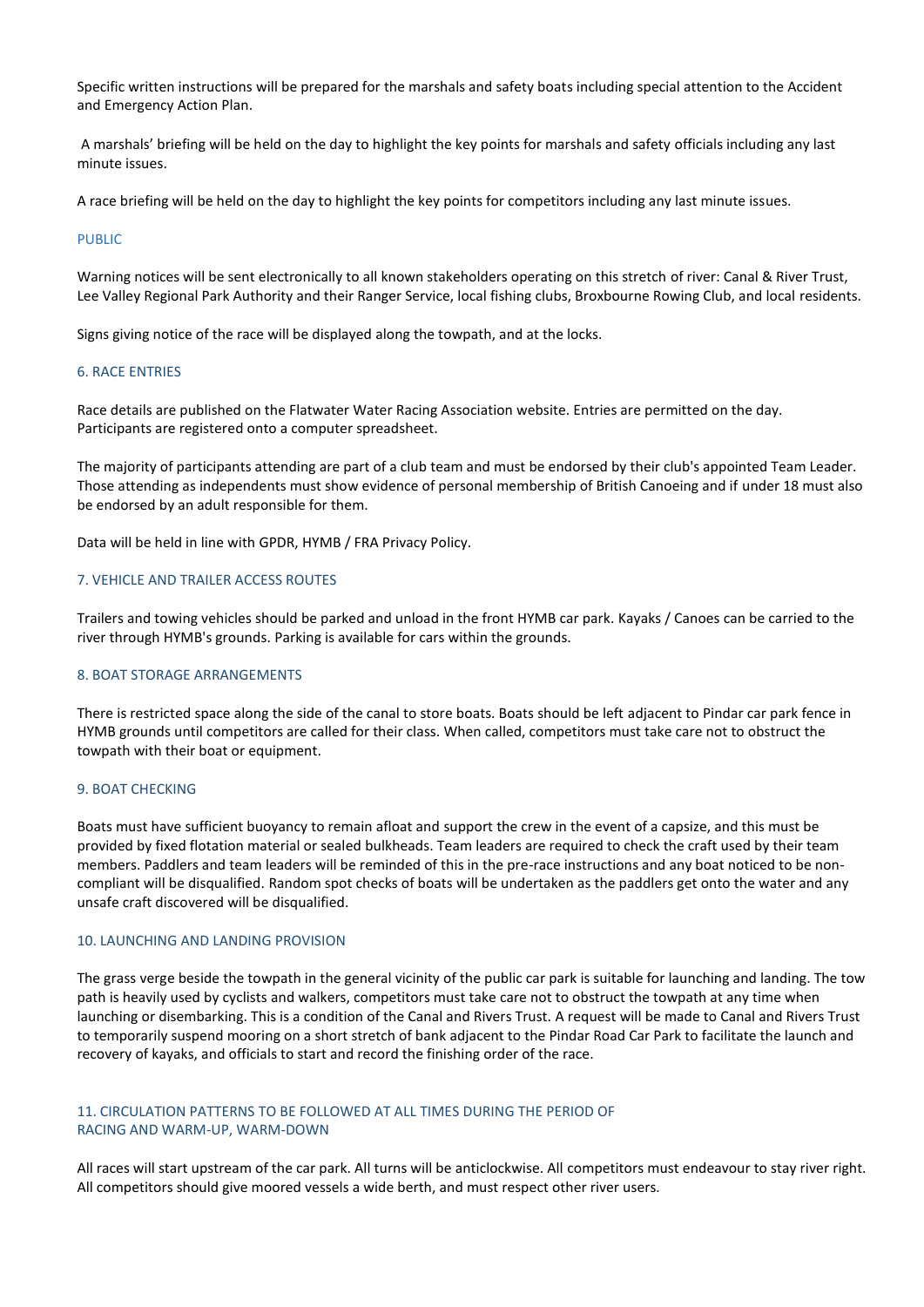# 12. WHEN AND WHERE PADDLERS / TEAMS CAN PRACTICE, WARM UP AND COOL DOWN ON THE WATER

Paddlers in Groups 1 & 2 can warm up upstream between the car park and Cheshunt Lock (1st upstream lock) and need to return to a point downstream of the Start line by 11:50am to join the prestart. Paddlers in Group 3 must warm up downstream between the car park and Waltham Common Lock (1st downstream lock), they should not cross the start line until the race starts. All competitors should circulate in an anti clockwise direction.

Cool down should be carried out downstream of the finish line, and paddlers should not re-cross the finish line.

Marshals will call paddlers to the pre-start line 5-min before the race start, where they will be lined up in class order.

## 13. BUOYS

Turn buoys will be placed in midstream at Turn 1 (Aquaduct Lock), Turn 2 (between Aquaduct Lock & Broxbourne) and Turn 3 (Carthagena Lock).

These will be supervised at all times while in place.

## 14. ANY SPECIAL POINTS OF DANGER ON OR NEAR THE COURSE

Locks / portages are the greatest points of risk. Cheshunt Lock is the busiest portage on the course as it is portaged by all classes. Watch out for rowing craft in the vicinity of Broxbourne (the rowing club are aware that the race is taking part).

## 15. MARSHALLING INSTRUCTIONS AND CONTROL

Marshals are stationed at turns and locks/portages. The pre-start marshal may use a loud hailer to control the waiting competitors and advise oncoming powered craft. The start marshal and pre-start marshal will be within hearing distance of each-other. Runners will convey messages between the Canal Bank (start/pre-start, race HQ at HYMB and the finish marshals). Marshals stationed on the banks at turns and portages will use their mobile phones to contact HYMB. Staff within radio range of HYMB will also be issued with radios.

#### 16. SAFETY BOAT TYPE, NUMBERS AND LOCATIONS

At least one safety boat / cyclist will follow the youngest paddlers around the short course.

It is part of standard race rules that all competitors must stop to help another competitor who is in distress.

## 17. SAFETY EQUIPMENT REQUIRED FOR THE COMPETITION

The on-water safety marshals will use equipment (including buoyancy aids) provided by themselves and/or their clubs. HYMB will issue high visibility jackets.

HYMB will supply throw lines to the bank marshals (who haven't got their own) where it would be practical to deploy them, especially Cheshunt, Aquaduct Lock portages and the start/finish line.

#### 18. FIRST AID POSITIONS

A First Aid kit will be stationed at the start/finish line. The main first aid point will be at HYMB Reception where a nominated first aider will be available. The main portage/turn marshals will be equipped with small first aid kits. A walk in service for minor injuries requiring additional attention is available at Cheshunt Community Hospital.

## 19. MEDICAL SUPPORT ARRANGEMENTS

If medical support is required we shall call 999.

#### 20. SUMMONING HELP

Minor injuries will be dealt with by the designated first aider based at HYMB. For slightly more serious injuries, casualties will be referred to the walk in service at Cheshunt Community Hospital. Marshals will have Mobile phones which can be used to dial 999 if Emergency medical assistance is required. Marshals in the vicinity of HYMB should contact HYMB Reception who